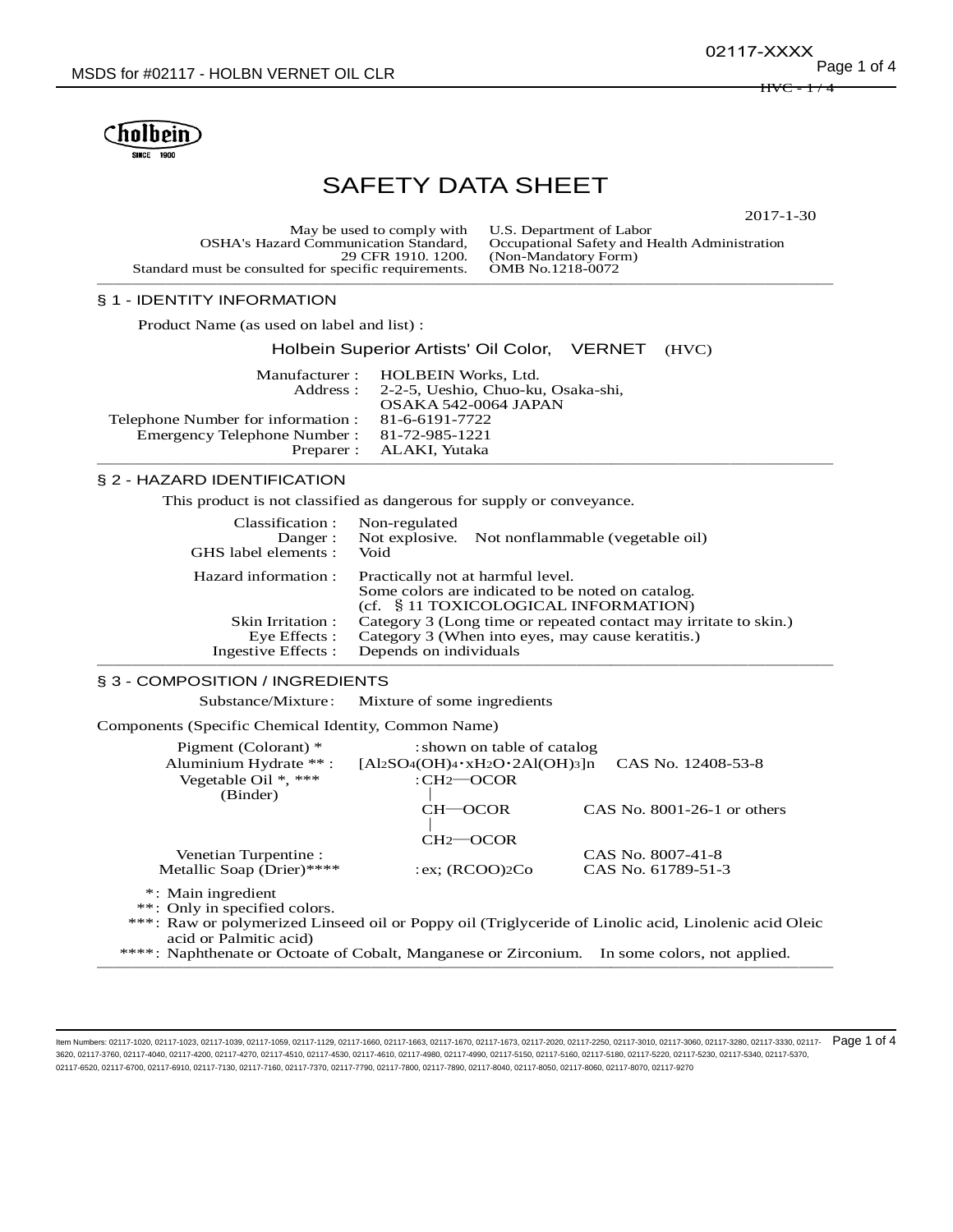|                                                                                                             | § 4 - FIRST AID MEASURES                                                                                                                                                                                                                 |  |  |  |
|-------------------------------------------------------------------------------------------------------------|------------------------------------------------------------------------------------------------------------------------------------------------------------------------------------------------------------------------------------------|--|--|--|
| Eyes :<br>In case of eye contact, rinse with plenty of water and if necessary consult an<br>eye specialist. |                                                                                                                                                                                                                                          |  |  |  |
| Ingestion:                                                                                                  | Drink plenty of water. Induce vomiting. If you feel unwell, contact and tell<br>us the pigment information with the number shown as C.I. No. to confirm the<br>ingredient pigment. Seek medical attention according to name of pigment.  |  |  |  |
| Skin Contact:<br>Wash with mild soap and water.                                                             |                                                                                                                                                                                                                                          |  |  |  |
| § 5 - FIRE AND EXPLOSION HAZARD DATA                                                                        |                                                                                                                                                                                                                                          |  |  |  |
|                                                                                                             | Not nonflammable (vegetable oil)<br>Flammability:<br>306 °C (As Linseed Oil. Not examined about products)<br>Flash Point:                                                                                                                |  |  |  |
| Extinguishing Media:                                                                                        | Water mist, Foam, Dry powder, CO2                                                                                                                                                                                                        |  |  |  |
|                                                                                                             | Unusual Fire and Explosion Hazards : Oil dries by oxygen. Rags or waste soaked with oil may<br>spontaneously catch fire if improperly discarded. Not exclusive.                                                                          |  |  |  |
| § 6 - ACCIDENTAL RELEASE MEASURES                                                                           |                                                                                                                                                                                                                                          |  |  |  |
|                                                                                                             | Step to Be Taken in Case Material Is Released or Spilled :<br>Wipe out with rag or waste.<br>Avoid entry into the sewage system (Drying oil may cause of clogging).                                                                      |  |  |  |
| § 7 - HANDLING AND STORAGE                                                                                  |                                                                                                                                                                                                                                          |  |  |  |
|                                                                                                             | Precautions to Be Taken in Handling and Storing:                                                                                                                                                                                         |  |  |  |
|                                                                                                             | Avoid prolonged or repeated contact with skin and eyes.<br>Store below 50 °C.<br>Storage Requirements :                                                                                                                                  |  |  |  |
|                                                                                                             | Keep container closed tightly to prevent drying out.                                                                                                                                                                                     |  |  |  |
|                                                                                                             | § 8 - EXPOSURE CONTROLS / PERSONAL PROTECTION                                                                                                                                                                                            |  |  |  |
| None (No data on products)                                                                                  |                                                                                                                                                                                                                                          |  |  |  |
|                                                                                                             | § 9 - PHYSICAL / CHEMICAL CHARACTERISTICS                                                                                                                                                                                                |  |  |  |
|                                                                                                             | Appearance :<br>Colored paste with heavy consistency                                                                                                                                                                                     |  |  |  |
|                                                                                                             | Volatile :<br>None<br>Odor:<br>as vegetable oil                                                                                                                                                                                          |  |  |  |
| Specific Gravity $(H_2O = 1)$ :                                                                             | $1.1 \sim 3.3$ (av. = 1.7)                                                                                                                                                                                                               |  |  |  |
|                                                                                                             | <b>Boiling Point:</b><br>N/A<br>N/A                                                                                                                                                                                                      |  |  |  |
|                                                                                                             | pH:<br>Insoluble. Soluble in organic solvent<br>Solubility in Water:                                                                                                                                                                     |  |  |  |
| § 10 - HAZARD INFORMATION AND STABILITY                                                                     |                                                                                                                                                                                                                                          |  |  |  |
| <b>Physical Dangers:</b>                                                                                    | Not nonflammable (vegetable oil)                                                                                                                                                                                                         |  |  |  |
|                                                                                                             | Stability:<br>Stable under normal state                                                                                                                                                                                                  |  |  |  |
|                                                                                                             |                                                                                                                                                                                                                                          |  |  |  |
| Reactivity:                                                                                                 | None<br>Byproducts:                                                                                                                                                                                                                      |  |  |  |
|                                                                                                             | Carbon dioxide, oxides of metals and water in case of fire.<br>Incompatibility (Materials to Avoid): None                                                                                                                                |  |  |  |
|                                                                                                             | Hazardous Decomposition or Byproducts : Produces small amount of peroxides or aldehydes while dry<br>In case of fire, formation of carbon dioxide,<br>or under high temperature.<br>water and oxides of metal (depending each pigments). |  |  |  |
| § 11 - TOXICOLOGICAL INFORMATION                                                                            |                                                                                                                                                                                                                                          |  |  |  |
| Primary Routes of Entry:<br>Oral Toxicity (LC50):                                                           | Dermal, eye contact, swallowing<br>Differs by each colors.                                                                                                                                                                               |  |  |  |

The harmful pigments are noted on catalog as follows ;

ltem Numbers: 02117-1020, 02117-1023, 02117-1039, 02117-1059, 02117-1129, 02117-1660, 02117-1663, 02117-1663, 02117-1670, 02117-1670, 02117-1670, 02117-1670, 02117-1673, 02117-2020, 02117-2250, 02117-3010, 02117-3016, 0211 3620, 02117-3760, 02117-4040, 02117-4200, 02117-4270, 02117-4510, 02117-4530, 02117-4610, 02117-4980, 02117-4990, 02117-5150, 02117-5160, 02117-5180, 02117-5220, 02117-5230, 02117-5340, 02117-5370, 02117-6520, 02117-6700, 02117-6910, 02117-7130, 02117-7160, 02117-7370, 02117-7790, 02117-7800, 02117-7890, 02117-8040, 02117-8050, 02117-8060, 02117-8070, 02117-9270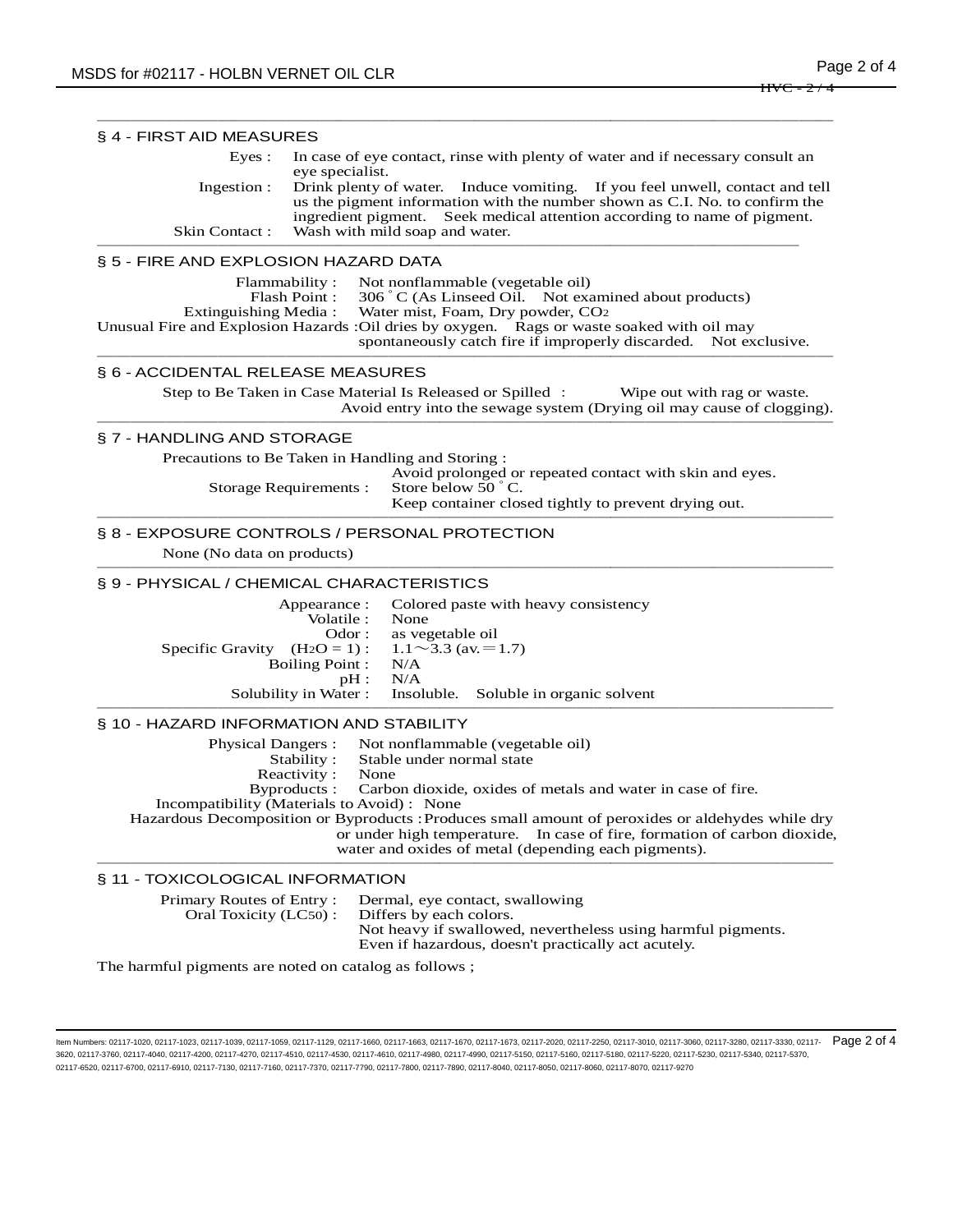| Cadmium group :  | Contains soluble Cadmium which may be harmful by ingestion.<br>Exposure may cause damage to the kidneys or testes or harm to the<br>developing fetus.                                  |  |  |
|------------------|----------------------------------------------------------------------------------------------------------------------------------------------------------------------------------------|--|--|
|                  | Cobalt group, Aureolin and Cerulean Blue : Contains soluble Cobalt which may be harmful if<br>swallowed. Exposure may damage heart or lungs.                                           |  |  |
| Silver White :   | Except from Japanese Poisonous and Deleterious Substances Control<br>Law. According to the amount or period, may cause fatigue,<br>headache, skin pallor, anaemia or sensory obstacle. |  |  |
| Skin irritation: | Usually non irritant. Upon skin contact, wash with soap or other<br>non-irritating cleansing agents.                                                                                   |  |  |
| Eye irritation : | None. Usually non irritant, but hurtable. When into eyes, may<br>cause keratitis.                                                                                                      |  |  |
| Carcinogenicity: | Cadmium and Cobalt pigments are listed as carcinogen.<br>No data<br>available on products.                                                                                             |  |  |
| Sensitization :  | Not expected                                                                                                                                                                           |  |  |
| Mutagenicity:    | N/A                                                                                                                                                                                    |  |  |
| Teratogenicity:  | None known                                                                                                                                                                             |  |  |
|                  |                                                                                                                                                                                        |  |  |

### § 12 - ECOLOGICAL INFORMATION

 No suitable information ──────────────────────────────────────────

#### § 13 - DISPOSAL CONSIDERATIONS

 May be incinerated or if necessary after suitable conditioning to refuse dump if local regulations are observed.

As being filled in aluminium tube, this products may be treated as incombustible according to all federal, state or governmental regulations.

Stained cloths or papers which has been used to wipe or so on are so flammable that they had better been wetted with water. ──────────────────────────────────────────

#### § 14 - TRANSPORT INFORMATION

|                     | flammability. | Transport Hazard Class: Non-regulated. Out of case of general notice on |
|---------------------|---------------|-------------------------------------------------------------------------|
| UN Class : $N/A$    |               |                                                                         |
| UN Number : $N/A$   |               |                                                                         |
| Packing Group : N/A |               |                                                                         |
|                     |               |                                                                         |

# § 15 - REGULATORY INFORMATION

Industrial Safety and Health Law : N/A Fire Service Law : Dangerous Materials Group 4 High Pressure Gas Safety Law : N/A

Ready to be conformed to ACMI, Art & Creative Materials Institute, under ASTM D 4236. ──────────────────────────────────────────

# § 16 - OTHER INFORMATION

Notice: All information contained herein is for references and guidance for normal use, and not for all conceivable conditions of handling and use. The responsibility for irregular use belongs to user individuals. All information are under our knowledge of today, and not secure the perfection. All information may change according to circumstances. ───────────────────────────────────────────

ltem Numbers: 02117-1020, 02117-1023, 02117-1039, 02117-1059, 02117-1129, 02117-1660, 02117-1663, 02117-1663, 02117-1670, 02117-1670, 02117-1670, 02117-1670, 02117-1670, 02117-1220, 02117-2250, 02117-2010, 02117-3010, 0211 3620, 02117-3760, 02117-4040, 02117-4200, 02117-4270, 02117-4510, 02117-4530, 02117-4610, 02117-4980, 02117-4990, 02117-5150, 02117-5160, 02117-5180, 02117-5220, 02117-5230, 02117-5340, 02117-5370, 02117-6520, 02117-6700, 02117-6910, 02117-7130, 02117-7160, 02117-7370, 02117-7790, 02117-7800, 02117-7890, 02117-8040, 02117-8050, 02117-8060, 02117-8070, 02117-9270